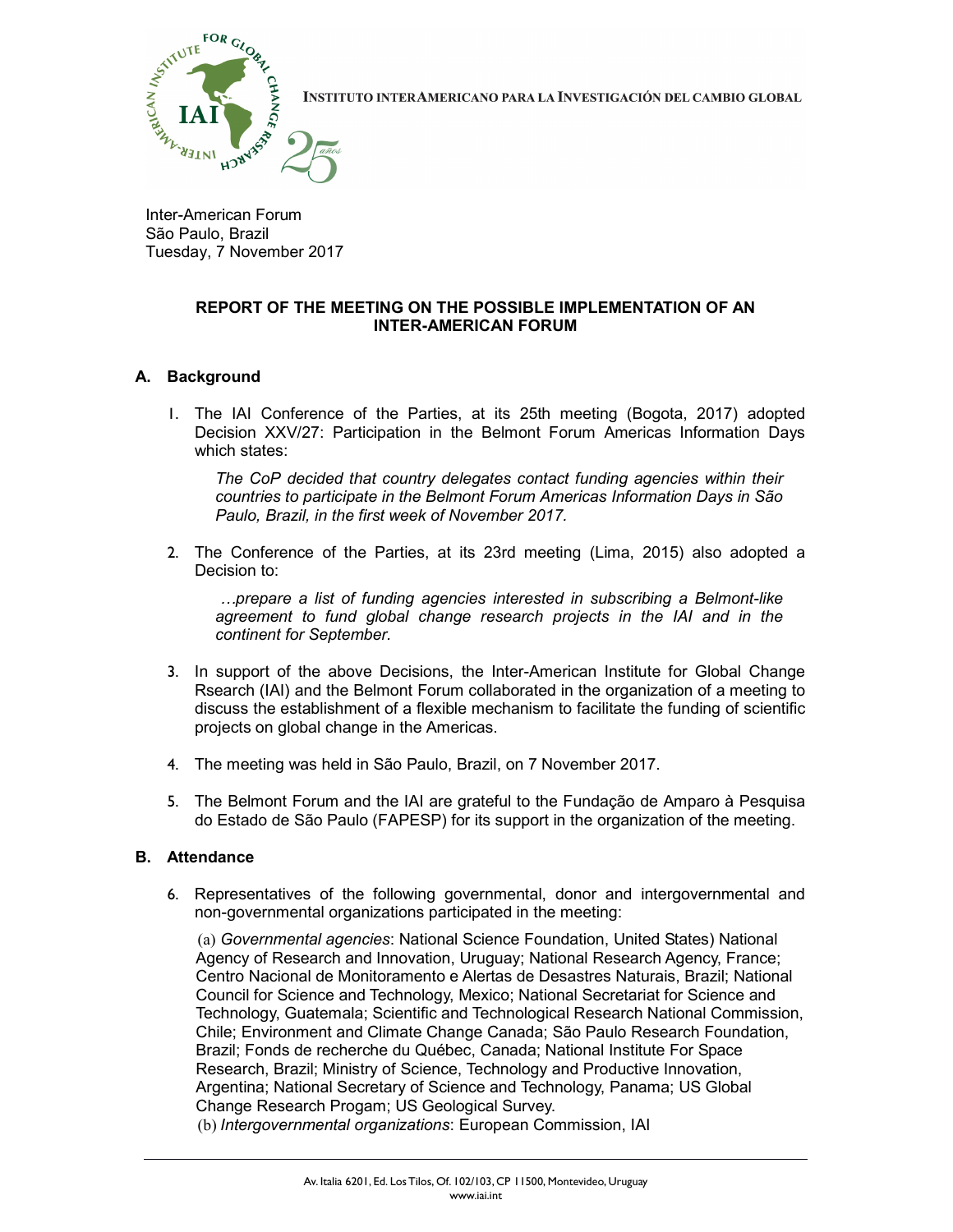(c) Donor/funding mechanisms: Global Environment Facility; Qatar National Research Fund, Quatar

(d) Non-governmental: Future Earth

(e) Universities: State University of Campinas, Brazil; Integration and Application Network (IAN), University of Maryland

7. The full list of participants is contained in Annex I below.

## ITEM 1. OPENING OF THE MEETING

- 8. The meeting was opened at 9 a.m. on Tuesday, 7 November 2017 by Dr. Maria Uhle, Co-Chair of the Belmont Forum and Chair of the Executive Council of the IAI. She spoke on how the Belmont Forum can promote international collaboration and establish cooperative scientific initiatives between and among countries facing challenges from global change. This meeting will allow participants to discuss their interest in developing a mechanism to facilitate the support of projects in the Americas on global change.
- 9. She invited Dr. Marcos Regis Silva to address participants. Dr. Regis da Silva thanked FAPESP for hosting the meeting and for its hospitality. He continued by speaking on the need for a flexible mechanism to support scientific projects in the Americas.
- 10. Participants were invited to introduce themselves.

## ITEM 2. ORGANIZATIONAL MATTERS

11. The Agenda is attached as Annex II to this report.

### ITEM 3. UPDATE ON EFFORTS TO IMPLEMENT AN IAI SUSTAINABLE FUNDING STRATEGY AND EXAMPLES OF IAI SUCCESSFUL COLLABORATIVE RESEARCH PROGRAMS

- 12. Dr. Regis da Silva introduce this item and spoke on efforts by the IAI Directorate to access alternate sources of funding to support the IAI strategic agenda and its scientific projects and initiatives. Among these efforts include reaching out to the private sector and the establishment of an IAI Foundation Board to assist in the raising of an endowment for the IAI.
- 13. He continued by presenting the results of the 3rd iteration of the Collaborative Research Network (CRN) and the upcoming call for the Small Grants Projects. He highlighted the benefits arising from these projects including the development of an American wide network of scientists and researchers. Other benefits include an innovative capacity building program and scientific data and information for use by policy makers in reaching more informed decisions.
- 14. He concluded by emphasizing the need to seek alternate funding to ensure the longterm sustainability of the IAI and its scientific agenda.

## ITEM 4. National Science Foundation (NSF) funding to the Americas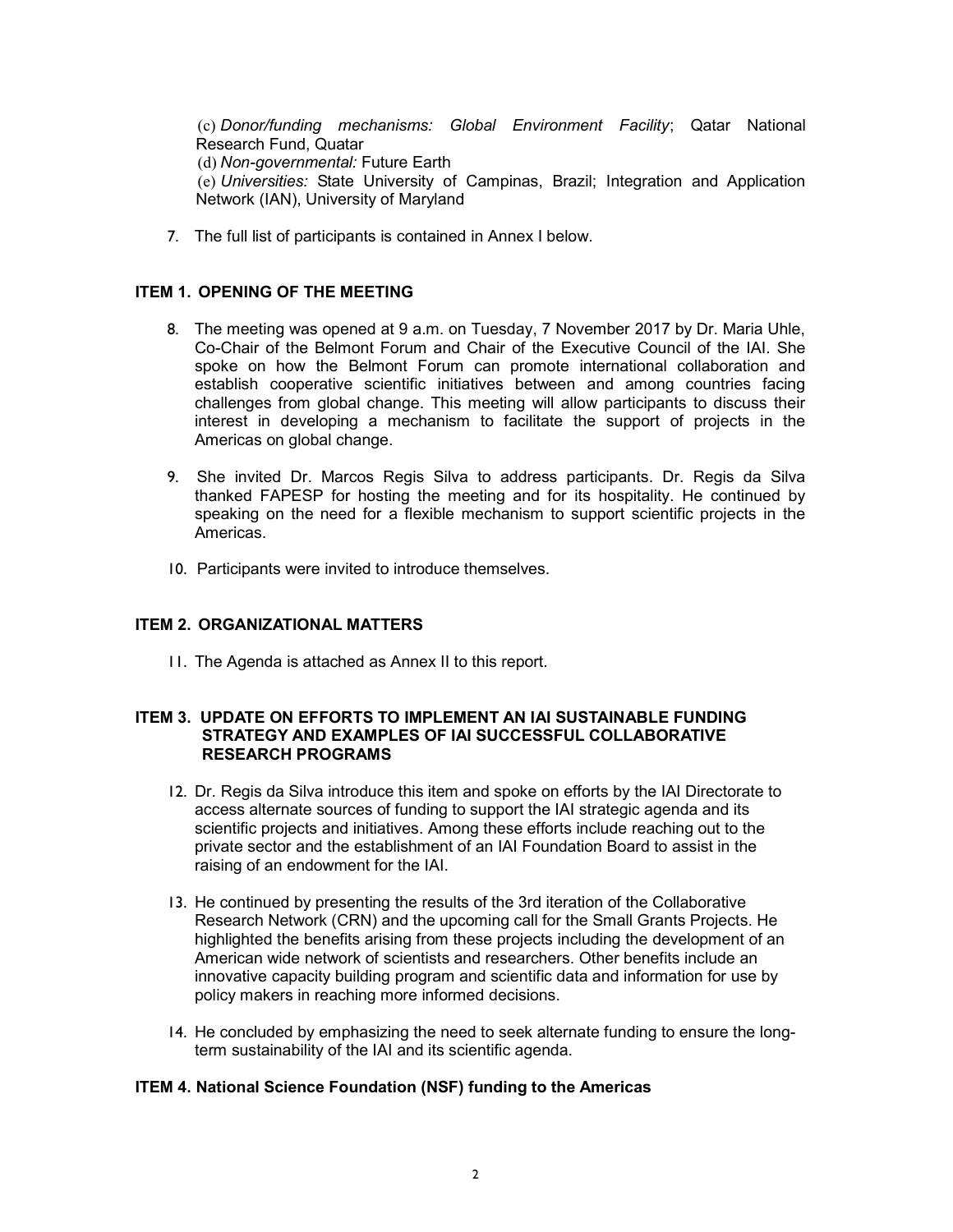- 15. Dr. Maria Uhle gave a brief presentation on the structure and functions of the Belmont Forum. She also highlighted the contributions by the NSF to the Belmont Forum's funding priorities. She highlighted the procedures used by the Belmont Forum to select projects and to establish a collaborative mutually beneficial and cost-effective approach to funding among different donor and funding mechanisms.
- 16. Comments on her presentation were made by representatives of the Ministry of Science, Technology and Productive Innovation of Argentina, São Paulo Research Foundation, Brazil, the Scientific and Technological Research National Commission, Chile; The Qatar National Research Fund and the ICSU Regional Office for Latin America & Caribbean (ICSU-ROLAC).
- 17. Technical questions were made on the implementation of projects by the Belmont Forum and on the participation of countries. Also highlighted was the need for donors to be involved in activities related to project selection.

#### ITEM 5. Options for the implementation of a flexible collaborative funding mechanism for the Americas, membership and roadmap

- 18. Dr. Regis da Silva opened discussion on this item by highlighting the urgent need to secure alternate funding in support of scientific projects developed under the IAI. The situation of dependency on a single donor is of concern and must be remedied. He proposed several options in the establishment of a flexible collaborative funding mechanism to ensure the sustainability of the IAI's scientific agenda and projects. Among options include an ad hoc group of funding agencies to meet periodically and discuss funding opportunities, a separate parallel Belmont Forum like mechanism or a component within the IAI joining member with an interest in funding projects in the Americas.
- 19. Comments on the above were made by representatives of the Ministry of Science, Technology and Productive Innovation of Argentina; the Scientific and Technological Research National Commission of Chile; the National Secretary of Science and Technology of Panama, FAPESP, the European Commission, ICSU ROLAC, and Future Earth.
- 20. The view was expressed that countries in the Americas with the capacity to undertake scientific research should consider contributing financial resources to support scientific projects under the IAI. It was also suggested to use the upcoming IAI Small Grants Projects as a vehicle to encourage co-funding among IAI Member Countries. Countries discussing possible financial support could constitute an ad hoc flexible mechanism to examine the possibility of co-funding. Agencies and donors with an interest in funding such scientific projects would be invited to the upcoming 26th IAI CoP to discuss possible contributions and to assist the IAI in finding solutions for sustainable support in the long-term.
- 21. Participants reached consensus on the use of the Small Grants Projects as a vehicle for possible co-funding, the establishment of an ad hoc group of interested agencies and donors to discuss possible co-funding and support, and requesting the IAI Directorate to extend invitations to donors and funding agencies to meet at the upcoming IAI CoP 26.

## ITEM 6. CLOSURE OF THE MEETING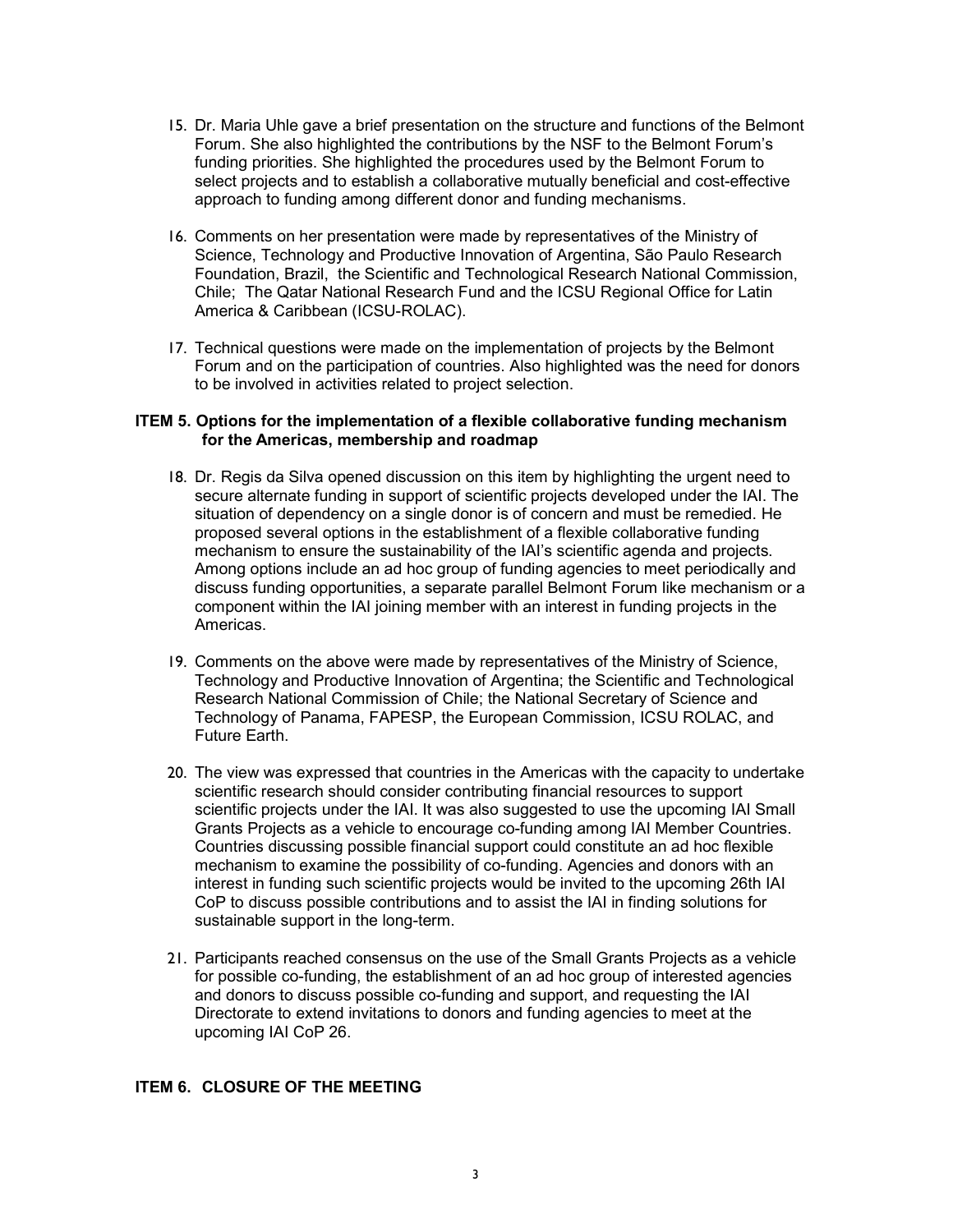22. The Chairs declared the meeting closed at 12:00 p.m. on Tuesday, 7 November 2017.

#### RECOMMENDATIONS

- 23. The IAI Directorate should consider a call for co-funding in the implementation of the Small Grants Projects and use this initiative as a vehicle to ascertain the possibility of establishing a flexible collaborative funding mechanism for the Americas.
- 24. The IAI Directorate should extend an invitation to members of the Belmont Forum to meet at the margins of or back-to-back with the IAI Conference of the Parties at its 26th meeting which is tentatively scheduled to be held in Guatemala in 2018 and discuss the establishment of a flexible collaborative funding mechanism for the Americas
- 25. The Belmont Forum invites members to consider the co-funding of IAI sponsored projects, particularly its upcoming Small Grants Projects.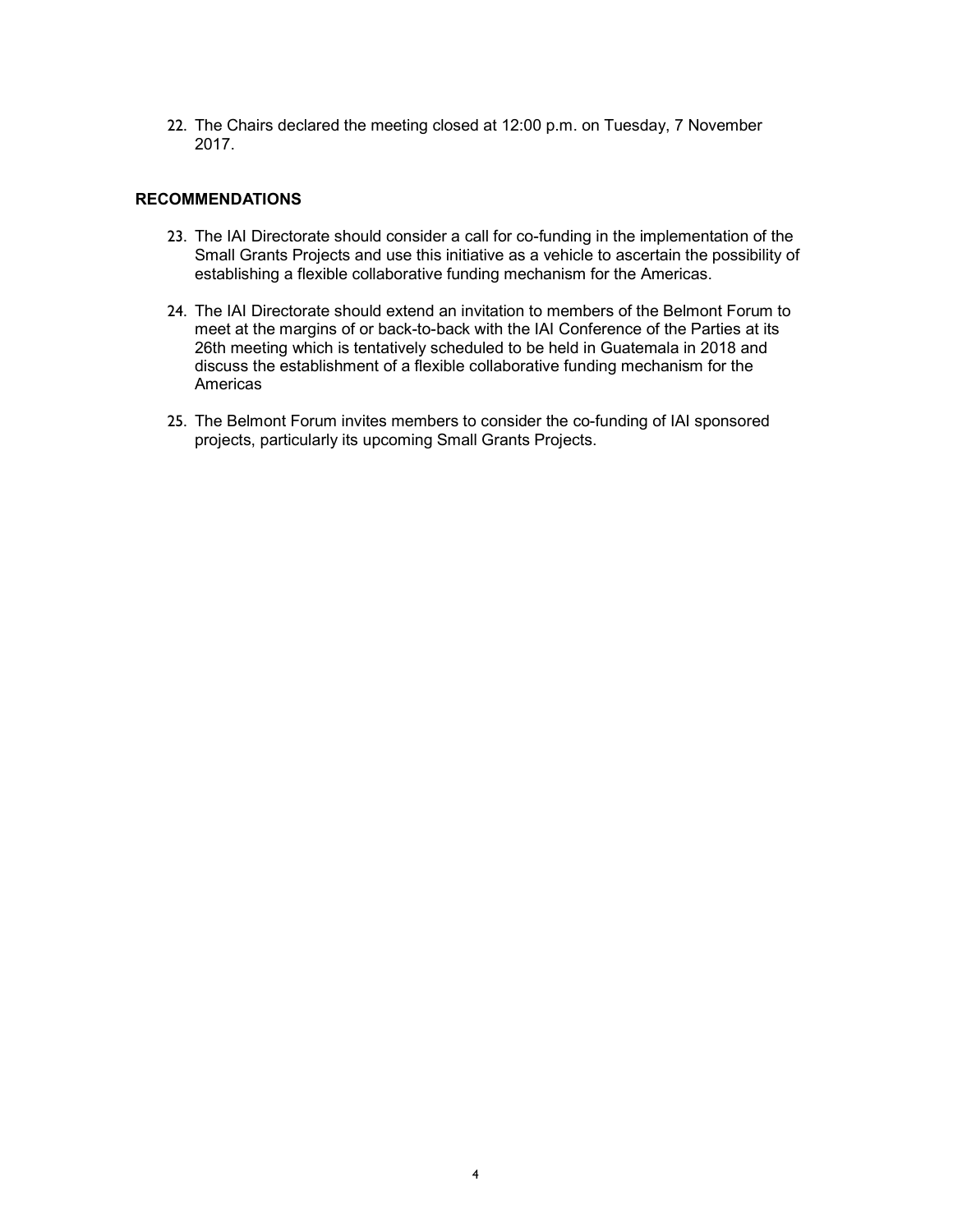

INSTITUTO INTERAMERICANO PARA LA INVESTIGACIÓN DEL CAMBIO GLOBAL

# ANNEX I: List of Participants

| <b>ANII</b>               | National Agency of Research and Innovation, Uruguay             | Maria Laura               |
|---------------------------|-----------------------------------------------------------------|---------------------------|
|                           |                                                                 | Fernandez                 |
| <b>ANR</b>                | National Research Agency, France                                | Jean Pierre Vilotte       |
| <b>BF</b>                 | <b>Belmont Forum Secretariat</b>                                | Mao Takeuchi              |
| BF e-IDM                  | BF e-Infrastructures & Data Management Project                  | <b>Robert Samors</b>      |
| BF / NSF                  | <b>Belmont Forum / NSF</b>                                      | Susanna Ehlers            |
| BF e-IDM /                | BF e-Infrastructure & Data Management / ICSU                    | Mustapha Mokrane          |
| <b>ICSU</b>               |                                                                 |                           |
| BF e-IDM /                | BF e-Infrastructure & Data Management / NSF                     | <b>Carrie Seltzer</b>     |
| <b>NSF</b>                |                                                                 |                           |
| <b>CEMADEN</b>            | Centro Nacional de Monitoramento e Alertas de Desastres         | Andrea Ferraz Young       |
|                           | Naturais, Brazil                                                |                           |
| <b>CONACYT</b>            | National Council for Science and Technology, Mexico             | Moira Karosuo             |
| <b>CONCYT</b>             | National Secretariat for Science and Technology, Guatemala      | Leonel Monterroso         |
| <b>CONICYT</b>            | Scientific and Technological Research National Comission, Chile | Sharapiya Kakimova        |
| <b>EC</b>                 | <b>European Commission</b>                                      | Marialuisa Tamborra       |
| <b>ECCC</b>               | <b>Environment and Climate Change Canada</b>                    | Viletta Diamantopoulos    |
| <b>FAPESP</b>             | São Paulo Research Foundation                                   | <b>Alexandre Roccatto</b> |
| <b>FAPESP</b>             | São Paulo Research Foundation                                   | Carlos Américo            |
|                           |                                                                 | Pacheco                   |
| <b>FAPESP</b>             | São Paulo Research Foundation                                   | Gilberto Câmara           |
| <b>FE</b>                 | <b>Future Earth</b>                                             | Amy Louers                |
| <b>FE</b>                 | <b>Future Earth</b>                                             | Josh Tewksbury            |
| <b>FRQ</b>                | Fonds de recherche du Québec, Canada                            | Luce Beaulieu             |
| IAI                       | Inter-American Institute for Global Change Research             | Marcos Regis da Silva     |
| IAI                       | Inter-American Institute for Global Change Research             | Elma Montana              |
| $\overline{ \mathsf{A} }$ | Inter-American Institute for Global Change Research             | Marcella Ohira            |
| IAI                       | Inter-American Institute for Global Change Research             | Soledad Noya              |
| <b>IAN UMCES</b>          | Integration and Application Network                             | <b>Alexandra Fries</b>    |
| <b>ICSU-ROLAC</b>         | International Social Sciences Council - Regional Office L. A.   | Claudia Marroquin         |
| <b>ICSU-ROLAC</b>         | International Social Sciences Council - Regional Office L. A.   | Manuel Limonta            |
| <b>INPE</b>               | National Institute For Space Research, Brazil                   | Jean Pierre Ometto        |
| <b>MINCyT</b>             | Ministerio de Ciencia Tecnología y Innovación Productiva,       | Magdalena Alvarez         |
|                           | Argentina                                                       | Arancedo                  |
| <b>NSF</b>                | National Science Foundation, US                                 | Maria Uhle                |
| QNRF                      | Qatar National Research Fund, Quatar                            | Omar el Farouk            |
|                           |                                                                 | <b>Boukhris</b>           |
| <b>SENACYT</b>            | Secretaria Nacional de Ciencia y Tecnología, Panama             | Luz Graciela Cruz         |
| <b>GEF</b>                | The Global Environment Facility                                 | Sarah Amy Whyatt          |
| <b>UNICAMP</b>            | <b>State University of Campinas</b>                             | Carlos A. Joly            |
| <b>USGCRP</b>             | US Global Change Research Progam                                | Apurva Dave               |
| <b>USGS</b>               | <b>US Geological Survey</b>                                     | Virginia Burkett          |